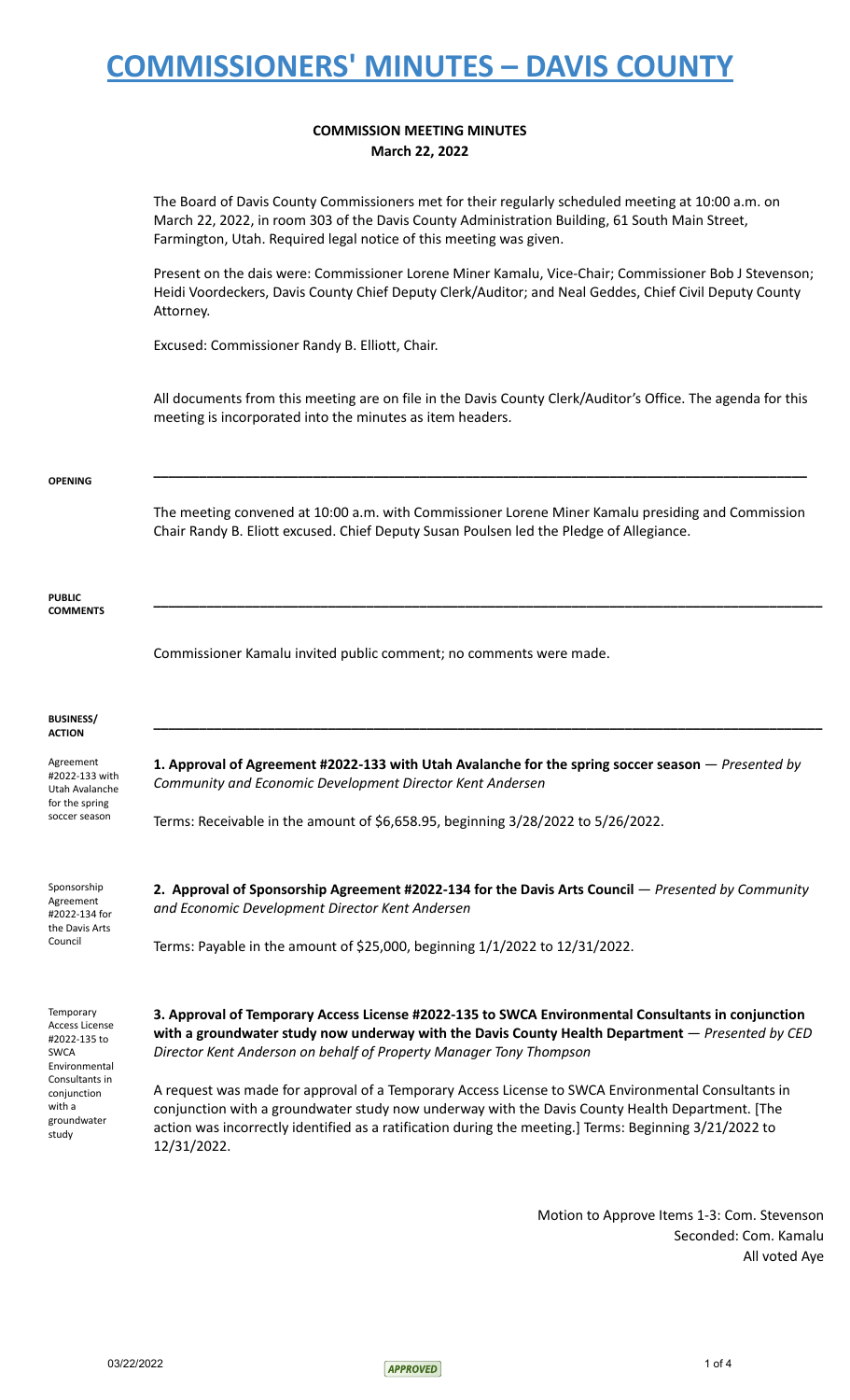Amendment #2020-643-B to the contract with SWCA Environmental Consultants for additional terms and provisions

**4. Approval of Amendment #2020-643-B to the contract with SWCA Environmental Consultants incorporating additional terms and provisions along with modifying certain terms and/or conditions** — *Presented by Health Director Brian Hatch*

The amendment is for the additional cost for drilling water monitoring wells. It is related to Item 3 of this meeting, in which the County granted access to County property to drill the wells. Terms: Payable in an amount not to exceed \$45,900, beginning 03/14/2022 to 3/31/2023.

Renewal order form #2022-136 for Accela Decade Environmental Health licenses and support

**5. Approval of Approval of renewal order form #2022-136 for Accela Decade Environmental Health licenses and support** — *Presented by Health Director Brian Hatch*

Accela Decade Environmental Health is the software used for Environmental Health, food, swimming pools, etc. Terms: Payable in the amount of \$29,430.53, beginning 6/1/2022 to 5/31/2023.

Agreement #2022-137 with the UDOH regarding Healthcare Associated Infections-Antimicrobial Resistance (HAI-AR) program

#### **6. Approval of Agreement #2022-137 with the Utah Department of Health to perform activities to strengthen the Healthcare Associated Infections-Antimicrobial Resistance (HAI-AR) program capacity** — *Presented by Health Director Brian Hatch*

The Health Department Director explained that this contract is to bring grant money into the County, but it probably won't be used for a couple of years until some other funding sources [are used]. It will extend the HAI position that the Health Department was able to get during COVID to the end of 2024. Terms: Receivable in the amount of \$72,231, beginning 03/15/2022 to 7/31/2024.

> Motion to Approve Items 4-6: Com. Stevenson Seconded: Com. Kamalu All voted Aye

Agreement #2022-138 with Nearmap US, Inc. to provide aerial imagery for use with ArcGIS software **7. Approval of Agreement #2022-138 with Nearmap US, Inc. to provide aerial imagery for use with ArcGIS software** — *Presented by Information Systems Director Mark Langston*

The contract is for aerial imagery for the County. Terms: Payable in the amount of \$57,000, beginning 3/22/2022 to 3/22/2023.

> Motion to Approve Item 7: Com. Stevenson Seconded: Com. Kamalu All voted Aye

Digital Media Agreement #2022-139 with Midwest Tape, LLC for the Hoopla digital media platform to access various media content

**8. Approval of Digital Media Agreement #2022-139 with Midwest Tape, LLC for the Hoopla digital media platform to access various media content** — *Presented by Library Deputy Director Ellen Peterson*

This is for streaming video, streaming music, e-books, audio books, and television. There is no actual platform fee. The money goes straight into the County using the service because it is a pay-per-checkout model, which is the industry standard for streaming video for libraries. All the money the County puts in goes toward paying for what gets checked out. The money has to be put in first, similar to a down payment, but if it is not all used it rolls over to the next year. Terms: Payable in the amount of \$30,000, beginning 3/22/2022 to 3/21/2024.

> Motion to Approve Item 8: Com. Stevenson Seconded: Com. Kamalu All voted Aye

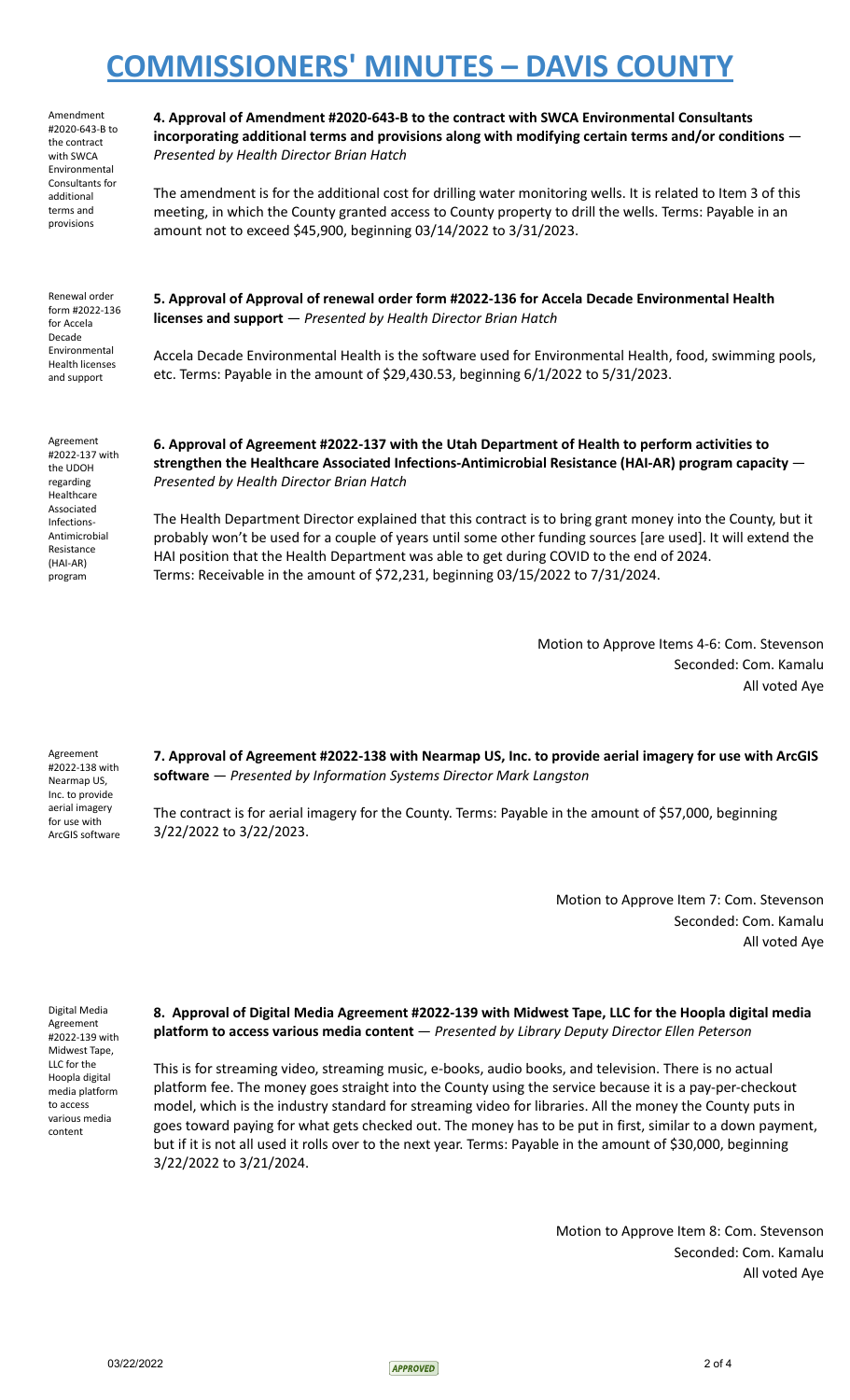User License and Service Agreement #2022-140 with Comprise Technologies, Inc. for computer management software and SmartPay for online credit card payments

**9. Approval of User License and Service Agreement #2022-140 with Comprise Technologies, Inc. for computer management software and SmartPay for online credit card payments** — *Presented by Library Deputy Director Matt Goff*

A service was needed for credit cards, which would not work with the system from the current provider, Polaris. Comprise had already provided SAM (Software Assess Management) software that manages computer times for public internet, so the Library combined those two services with this contract. This year, because of the SmartPay setup fee, the cost will initially be higher; thereafter it will be \$7633 per year. Terms: Payable in the amount of \$8,909, beginning 3/17/2022 to 3/16/2027.

> Motion to Approve Item 9: Com. Stevenson Seconded: Com. Kamalu All voted Aye

Agreement #2021-459-A with the Utah Department of Health to increase per capita grant funding for FY 2022

**10. Approval of Agreement #2021-459-A with the Utah Department of Health to increase per capita grant funding for FY 2022** — *Presented by Sheriff's Office Chief Deputy Susan Poulsen*

A grant to increase funding for the per capita grant, through the Bureau of EMS (Emergency Medical Services) and the Utah Department of Health, was presented. Terms: Receivable in an increased amount of \$2,008, beginning 7/1/2021 to 5/15/2022.

Release of Liability, Waiver of Rights, and Participant Agreement #2022-141 for SCRAM program

**11. Approval of Release of Liability, Waiver of Rights, and Participant Agreement #2022-141 for the secure Continuous Remote Alcohol Monitoring (SCRAM) program** — *Presented by Sheriff's Office Chief Deputy Susan Poulsen*

Terms: Receivable in a varied amount based on used tests and monitoring fees, beginning 3/22/2022.

Motion to Approve Items 10-11: Com. Stevenson Seconded: Com. Kamalu All voted Aye

Commissioner Stevenson moved to recess to the Board of Equalization. Commissioner Kamalu seconded the motion. All voted Aye.

**\_\_\_\_\_\_\_\_\_\_\_\_\_\_\_\_\_\_\_\_\_\_\_\_\_\_\_\_\_\_\_\_\_\_\_\_\_\_\_\_\_\_\_\_\_\_\_\_\_\_\_\_\_\_\_\_\_\_\_\_\_\_\_\_\_\_\_\_\_\_\_\_\_\_\_\_\_\_\_\_\_\_\_\_\_\_\_\_**

**BOARD OF EQUALIZATION**

Property Tax Register

Property Tax Register matters were presented by Chief Deputy Clerk/Auditor Heidi Voordeckers, as follows:

### **Auditor's Adjustments**

**Appeals**

- One property going through appeals with zero change in value
- **Abatements**
- None **Corrections**
- Veteran Exemption Abatements being processed on five properties, totaling \$7,546.81
- **Treasurer's Adjustments**
- None
- **Assessor's Adjustments**
- None

Motion to Approve: Com. Stevenson Seconded: Com. Kamalu All voted Aye